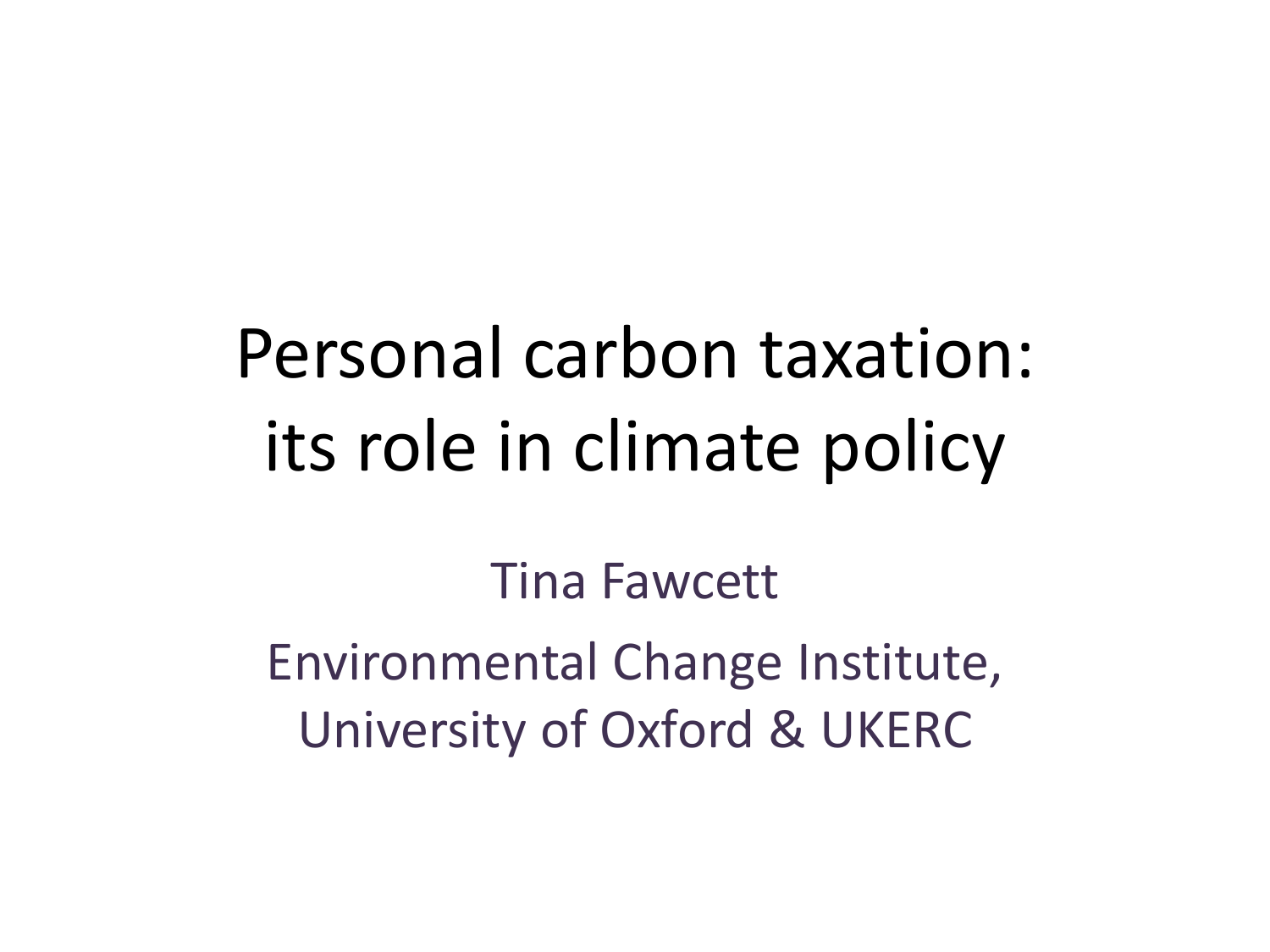# Starting points

In the UK there is little interest in (significantly) increasing direct personal carbon taxation. In theory it should be an attractive policy option  $-$  so why isn't it, and is this likely to change?

- Current environmental taxation
- Does environmental taxation work?
- Social acceptability
- The politics of environmental taxation
- Discussion & conclusions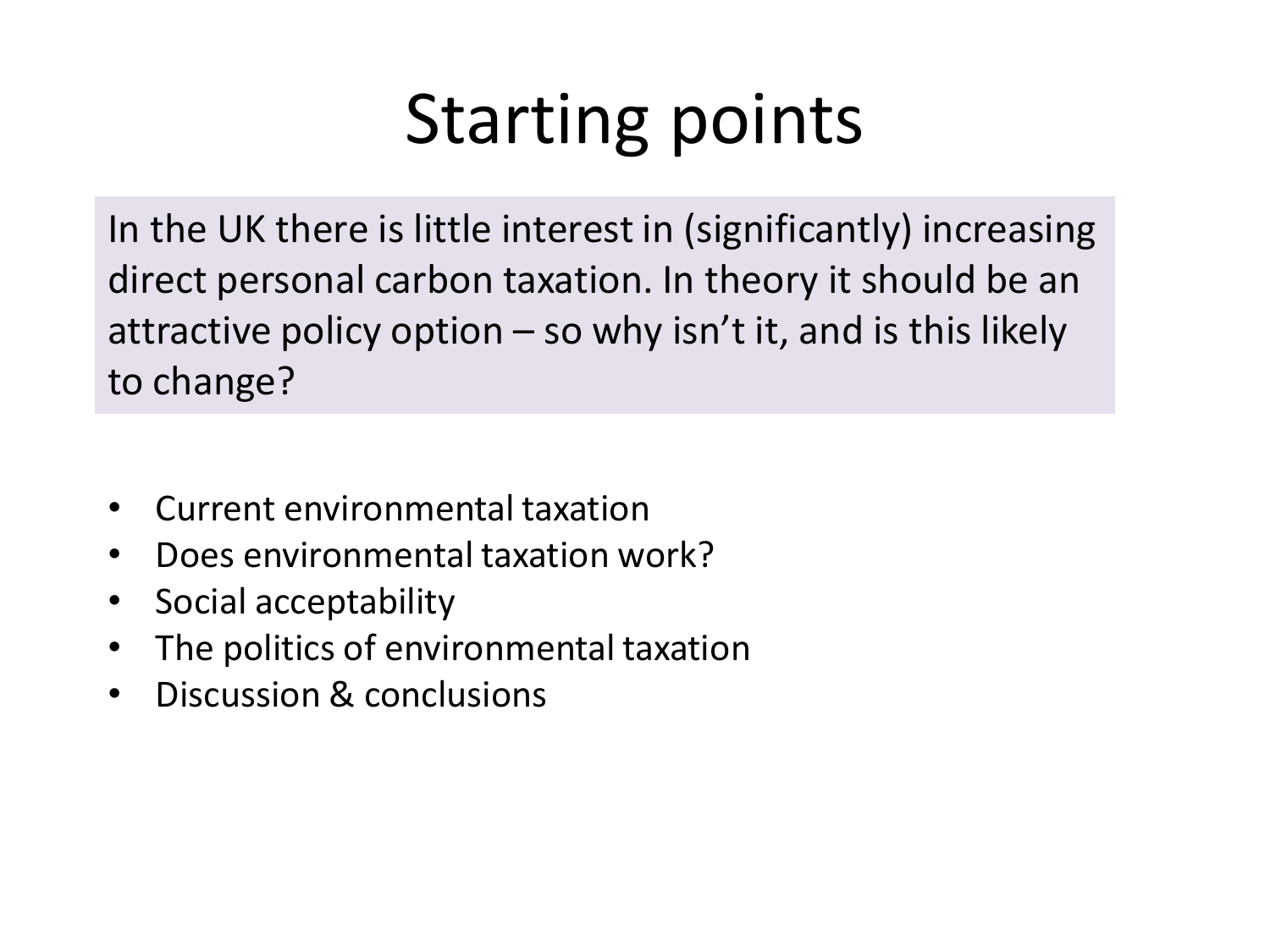### Environmental tax revenues, UK, 2009

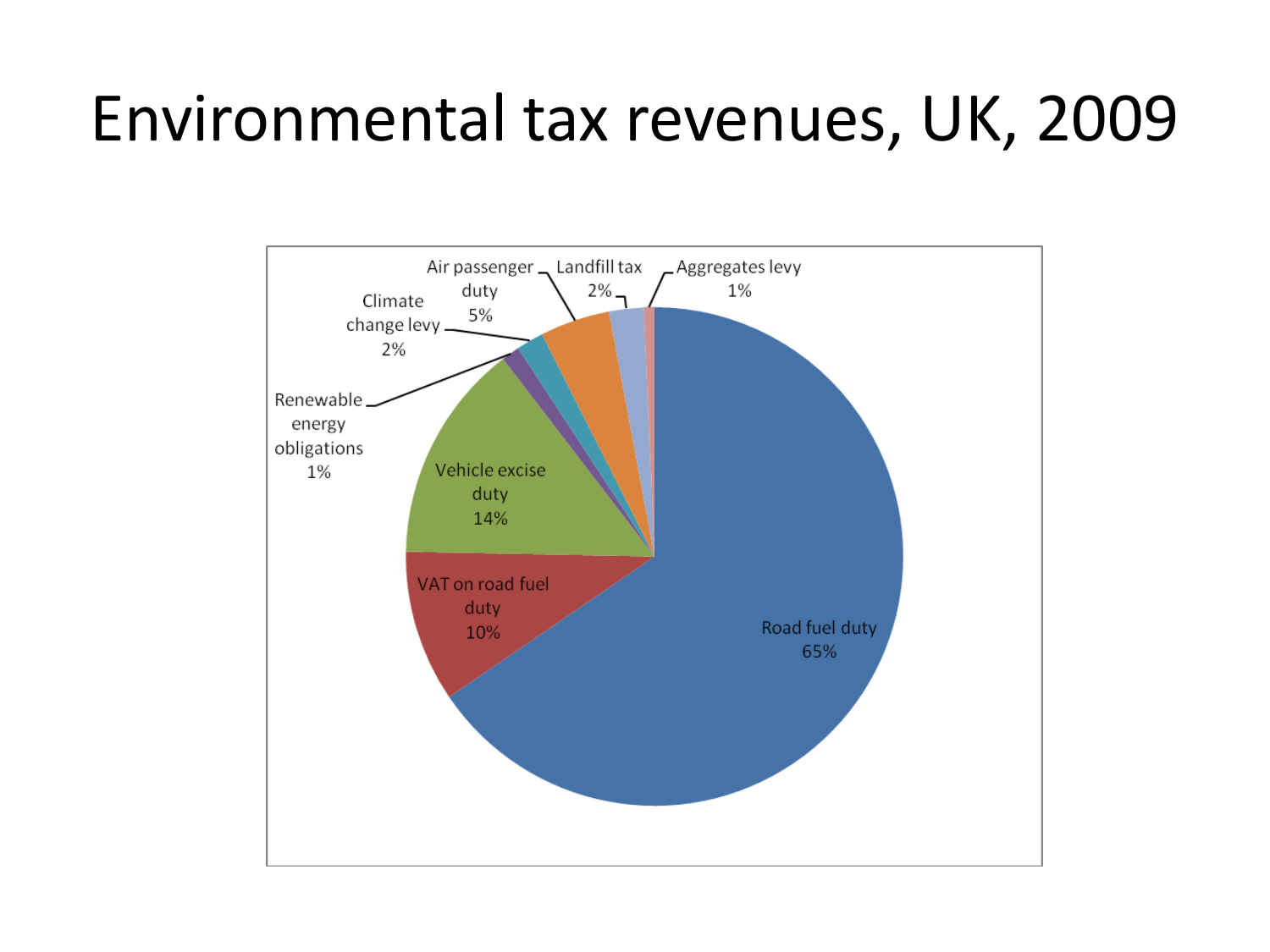## Does environmental taxation work?

UK experience with road fuel taxation shows substantial and stable revenues can be raised.

 $\mathsf{CO}_2$  reductions:

- 2-3% over ten year period (Global Utmaning, 2009)
- From 2% to 20% over around 16 yr period (Green Fiscal Commission, 2009)

If we are to meet UK 2050 targets, need carbon reduction of around 4% per annum.

Answer: Yes, but it hasn't been tried at the scale required.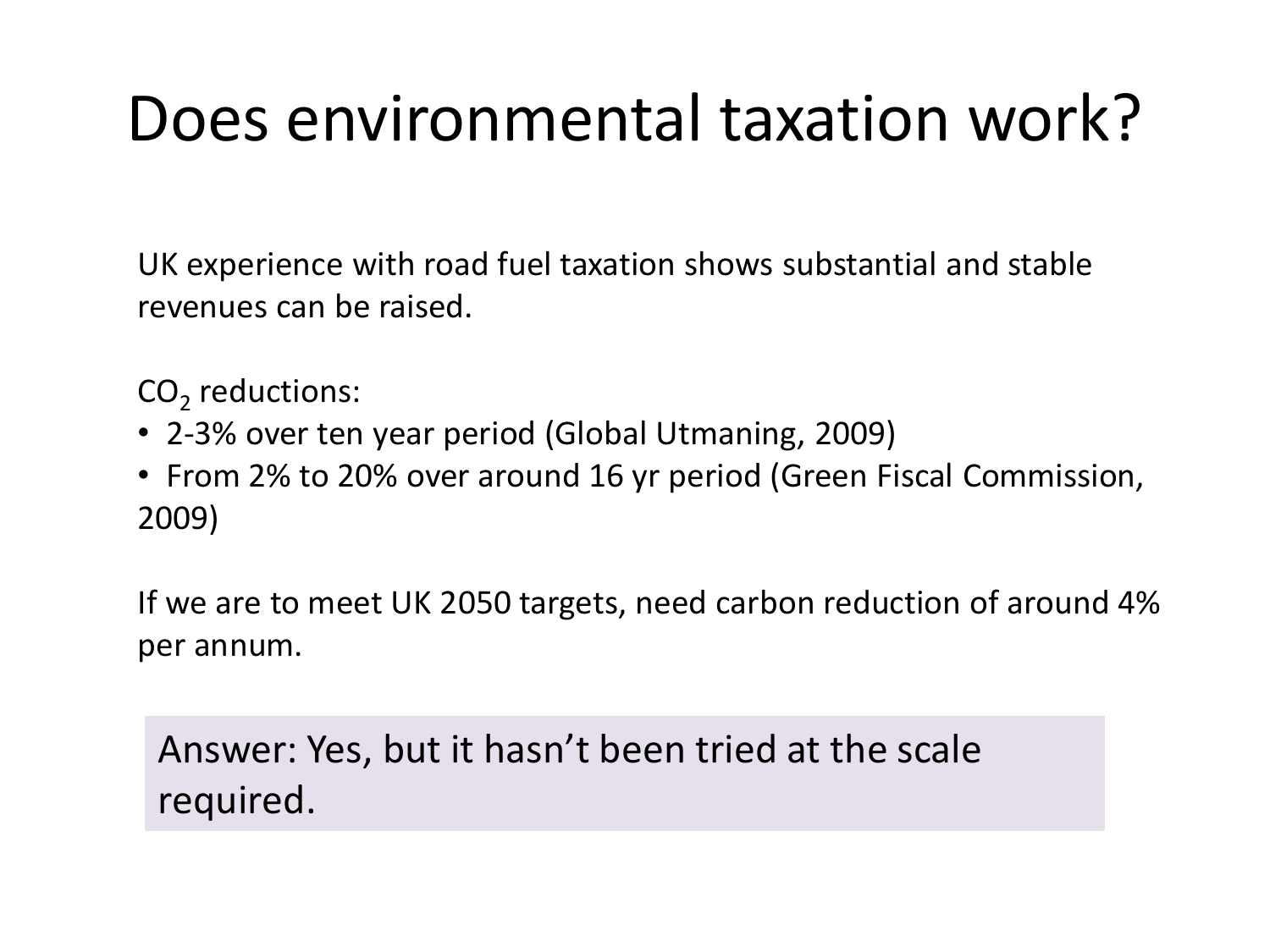## Social acceptability

#### **Theoretical understanding**

Hard to define and measure.

Polling evidence shows support in principle, which falls considerably when specific taxes identified.

Personal carbon trading literature shows this is usually preferred to taxation.

Green Fiscal Commission research shows support increases if revenues are hypothecated to be spent on projects reducing carbon emissions. Main concerns with specific taxes are around fairness.

#### **Actual experience**

UK history of public protest against increasing road fuel duty (2000) and VAT on household energy use (1993).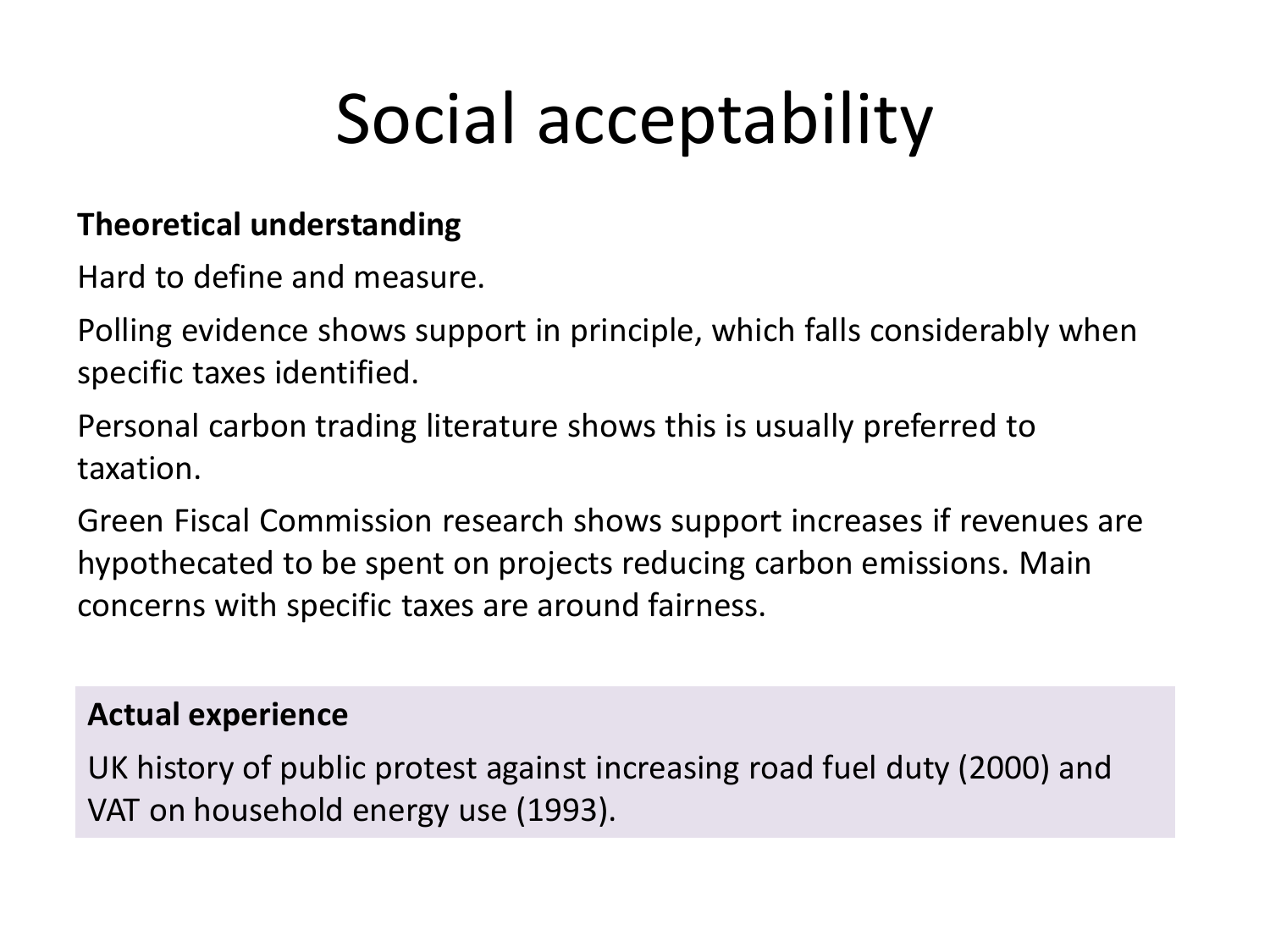## The politics of environmental taxation

Labour Government, 1997, issued a statement of intent to 'shift the burden of tax from "goods" to "bads"'

Between 1997 and 2010 environmental taxation fell as a share of national income and as a share of all receipts.

The UK Coalition Government has promised: 'we will increase the proportion of tax revenue accounted for by environmental taxes'.

Will they?